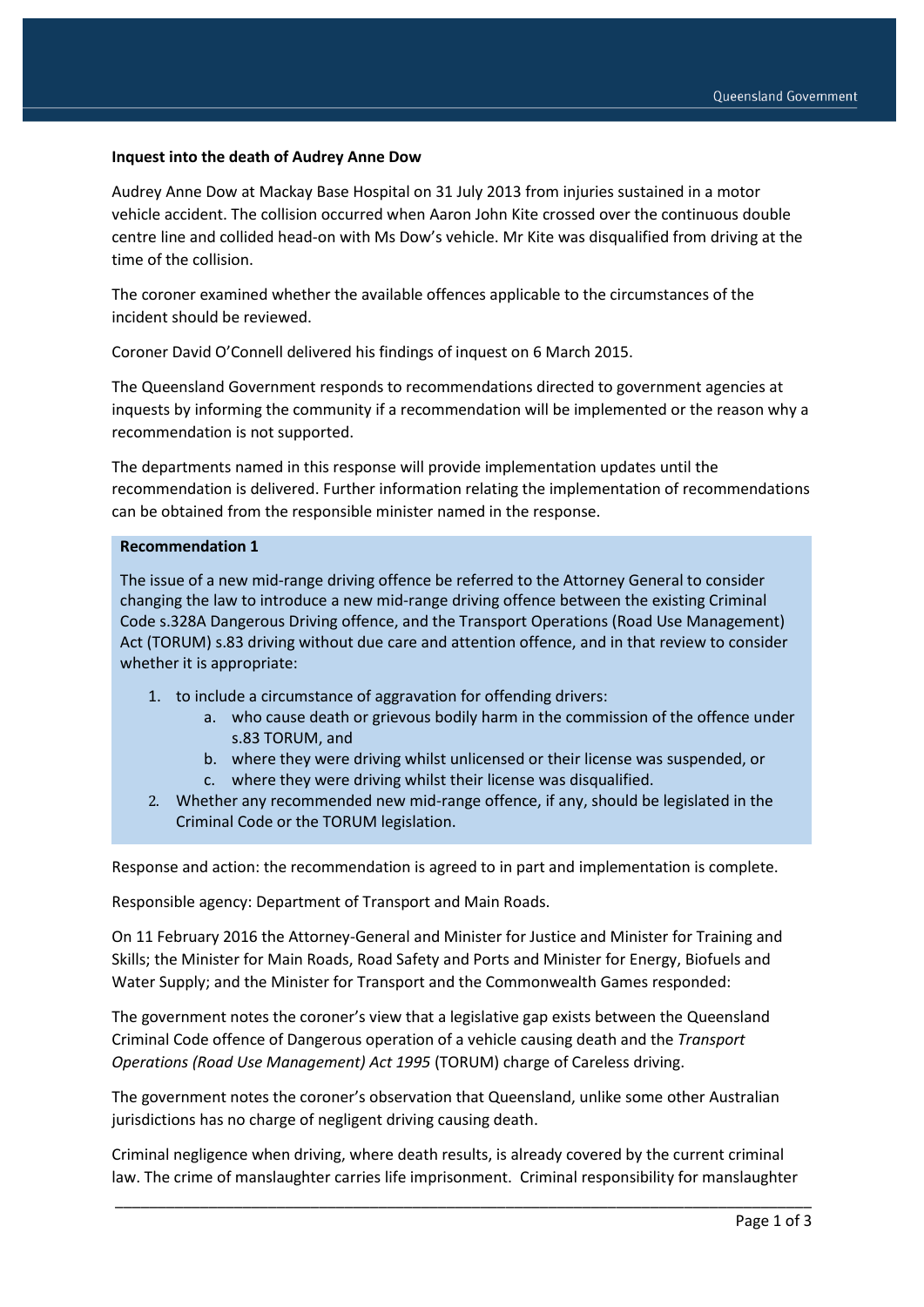in cases of dangerous driving is under section 289 of the Criminal Code which imposes a duty of care on persons in charge of dangerous things.

Section 328A (Dangerous operation of a vehicle) of the Criminal Code carries a maximum penalty of three years imprisonment and applies to a person who operates a vehicle dangerously in any place. The offence carries a number of circumstances of aggravation attracting higher maximum penalties. Dangerous operation of a vehicle causing death or grievous bodily harm carries 10 years imprisonment, increasing to 14 years if the offender was intoxicated or excessively speeding.

Section 328A provides that a person operates a vehicle dangerously if they operate the vehicle at a speed or in a way that is dangerous to the public, having regard to all of the circumstances. The test to apply is an objective test and does not require proof of criminal negligence. Therefore, it is an easier offence to successfully prosecute than vehicular manslaughter.

If a driver adopts a manner of driving which is dangerous to other road users having regard to all the circumstances, it does not matter whether they are deliberately reckless, careless, momentarily inattentive or even doing their incompetent best; they will fall within the ambit of section 328A. However, under section 328A for the driving to be dangerous, there must be some feature which is identified not as a mere want of care, but which subjects the public to some risk over and above that ordinarily associated with the driving of a motor vehicle, including driving by a person who may, on occasions, drive with less than due care and attention.

The TORUM offence in section 83 of Careless driving of motor vehicles, is less serious than the offence under section 328A of the Criminal Code. In order to make out the offence, the prosecution must prove that a person drove without due care and attention or without reasonable consideration for other road users.

The government notes that effect could be given to the coroner's recommendation by amending section 83 of the TORUM to create a circumstance of aggravation (punishable by a higher maximum penalty) that the careless driving caused the death of or the grievous bodily harm to another person.

A further aggravated penalty could apply where the driving caused the death of or the grievous bodily harm to another person **and** at the time of the driving, the offender had been disqualified from driving or was unlicensed to hold a driver license.

Further consideration of this proposal is required before the government responds to the coroner's recommendation.

# **On 30 January 2017 the Attorney-General and Minister for Justice and Minister for Training and Skills; the Minister for Main Roads, Road Safety and Ports and Minister for Energy, Biofuels and Water Supply; and the Minister for Transport and the Commonwealth Games responded:**

The Queensland Government is currently considering amendments in relation to circumstances of aggravation for serious driving offences.

# **On 14 May 2017 the Minister for Main Roads, Road Safety and Ports and Minister for Energy, Biofuels and Water Supply responded:**

The Department of Transport and Main Roads (TMR) is seeking government approval to draft amendments to the *Transport Operations (Road Use Management) Act 1995* (TORUM) to enhance road safety by ensuring the penalties for certain driving offences more appropriately reflect the seriousness of those offences.

\_\_\_\_\_\_\_\_\_\_\_\_\_\_\_\_\_\_\_\_\_\_\_\_\_\_\_\_\_\_\_\_\_\_\_\_\_\_\_\_\_\_\_\_\_\_\_\_\_\_\_\_\_\_\_\_\_\_\_\_\_\_\_\_\_\_\_\_\_\_\_\_\_\_\_\_\_\_\_\_\_\_